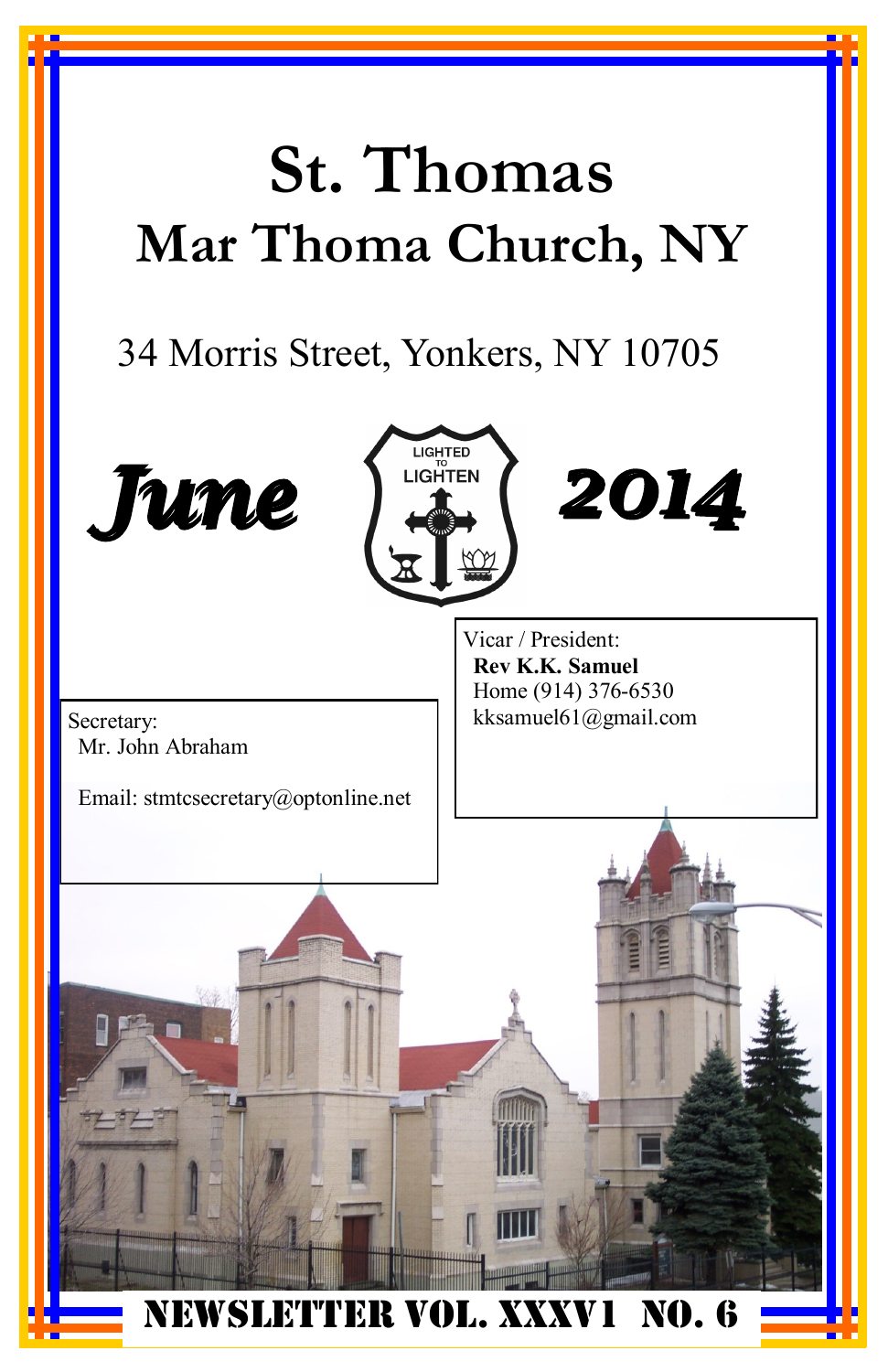| Date             | Time                                     | Worship                                                                                           |
|------------------|------------------------------------------|---------------------------------------------------------------------------------------------------|
| Sun, June $1st$  | $9:30 \text{ am}$<br>$10:30 \text{ am}$  | Praise & Worship ( <i>Malayalam</i> ), Bible Study<br>Praise & Worship Service, English           |
| Sun, June $8th$  | $9:30~\mathrm{am}$<br>$10:30 \text{ am}$ | Praise & Worship ( <i>Malayalam</i> ), Bible Study<br>* Holy Communion Service, English           |
| Sun, June $15th$ | $9:30 \text{ am}$<br>$10:30 \text{ am}$  | Praise & Worship ( <i>Malayalam</i> ), Intercessory Prayer<br>* Holy Communion Service, Malayalam |
| Sun, June $22nd$ | $9:30~\mathrm{am}$<br>$10:30 \text{ am}$ | Praise & Worship (Malayalam), Bible Study<br>* Holy Communion Service, Malayalam                  |
| Sun, June 29th   | $9:30 \text{ am}$<br>$10:30$ am          | Praise & Worship ( <i>Malayalam</i> ), Intercessory Prayer<br>Praise & Worship, Malayalam         |

### *Worship Service Schedule*

(\* Based on Pastoral availability)

| <u>Lecturius q</u> |               |                |                |                    |
|--------------------|---------------|----------------|----------------|--------------------|
| Date               | 1st Lesson    | 2nd Lesson     | <b>Epistle</b> | Gospel             |
| Sun, June $1st$    | $Prov.1:1-12$ | $Jam.3:13-18$  | 2Pet.1:1-11    | St.Luke.2:41-52    |
| Sun, June $8th$    | Ezek.36:24-36 | Acts. $2:1-13$ | Acts.11:19-26  | St.John.20:19-23   |
| Sun, June $15th$   | Eze.1:4-28    | 1John.5:1-12   | 2Cor.13:11-14  | St.Mat.28:16-20    |
| Sun, June $22nd$   | $Isa.6:1-8$   | $Rev.4:1-11$   | 1Thess.5:12-22 | St.John. $4:16-26$ |
| Sun, June 29th     | 2Kings.2:1-15 | Acts.2:37-47   | $Tit. 2: 1-15$ | St.John.3:22-30    |

#### *Lectionary*

### *Important Days In Sabha/Diocesan Calendar*

| <b>Date</b> | <b>Importance of the Day</b>                                                      |
|-------------|-----------------------------------------------------------------------------------|
| 1 Sunday    | Students Sunday-Wisdom and Knowledge; gifts of God-(Clergy Sun-<br>day Offertory) |
| 8 Sunday    | The Feast of Pentecost, Come Holy Spirit-Transform the Creation-                  |
| 15 Sunday   | Trinity Sunday-We believe in the Triune God"                                      |
|             | (1st Sunday after Pentecost)                                                      |
| 16 Monday   | Beginning of the Fast of the Apostles -                                           |
|             | Call and commissioning of the Apostles                                            |
| 22 Sunday   | Worship: Celebration of Faith (2nd Sunday after Pentecost)                        |
| 29 Sunday   | End of the Fast of the Apostles- St. Peter's and St. Pauls's Day                  |
|             | Discipleship as Witness' (3rd Sunday after Pentecost)                             |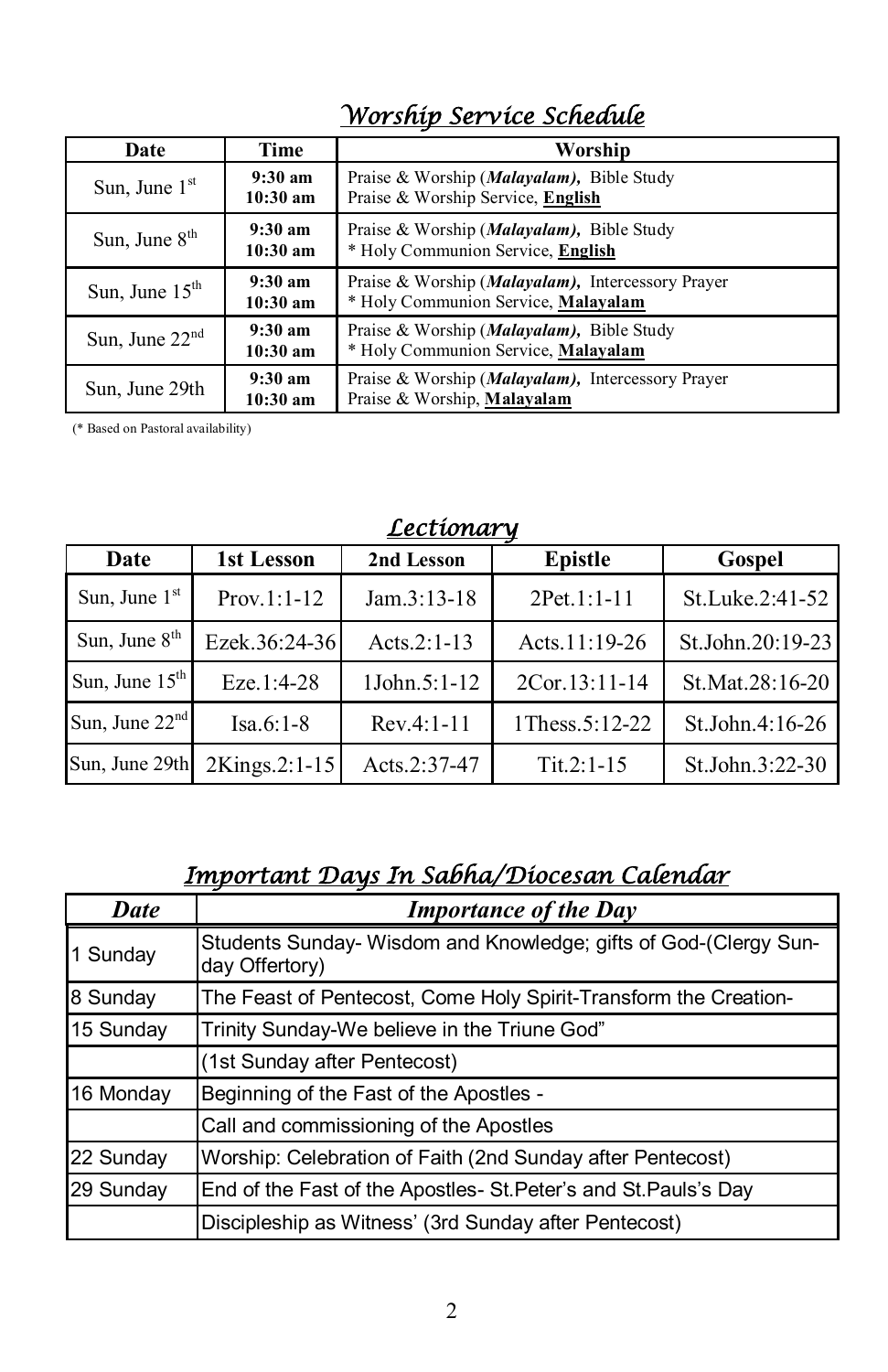### Achens Corner

Dearly Beloved in Christ



I would like to write in this issue about "being Christian parents today". It is God's great plan and gift for humans to have children. The power of procreation is God's gift to every human,

very evident with the presence of children, and is therefore a matter of great celebration and thanks giving .More importantly, it is the time when husband and wife are elevated to the position of parenthood, of fatherhood and motherhood .Here they reach a new level of loving , a level of self transcending love. Which reflect God's love manifested on the cross of Christ, ready to sacrifice

ones own life for this child

Parenthood implies loving interventions

The meaning of life is really discovered in loving and being loved. Parental love is to be responsible and positive, allowing the children space to grow independently and responsibly. Give them what they need, not what they like. Know their movements, there priorities and changes in behavior, the book they read, their dependency on telephone and internet, their friendship, the T.V programs they watch, their punctuality, attendance in classes, the marks they score, their ideological learning... parents have the supreme responsibility to redeem them through loving interventions

Parents need to be dependable refuges

More than providing there material needs, the parent"s love for them should be expressed in being available for them as role models, as trustworthy guides, as honest and dependable refuges-providing quality time for sharing and knowing them intimately. Sad to say, too many kids now come home to an empty house and more saying "we won't be home later" .Parents should listen to children, understand there fears and anxieties, and provide emotional, physical and spiritual support and acceptance of the child for who he or she really is, to make him or her feel that they are worth something

Parents as Disciplinarians

Discipline is a tough and risky form of love and parents who do not dare to discipline, will end up merely punishing children. Punishment ,as some one has rightly said, is something you do to the child ,discipline on the other hand is something you do for the child. It may involve punishment, yes but with a clear loving purpose to correct the child .No life can be really worth-living without discipline and therefore it is the most loving ,durable gift a parent can give to children

### Parents : Reflectors of God s Love

Ideally, every child should be a 'love child' the fruit of the true relationship of love between the parents. Love is essential to normality in personality development. Being loved ,provides the much needed security, makes it possible to learn to love oneself ,others and God. Children first gain their ideas about God and his love from their parents and their love .Some parents wrongly believe that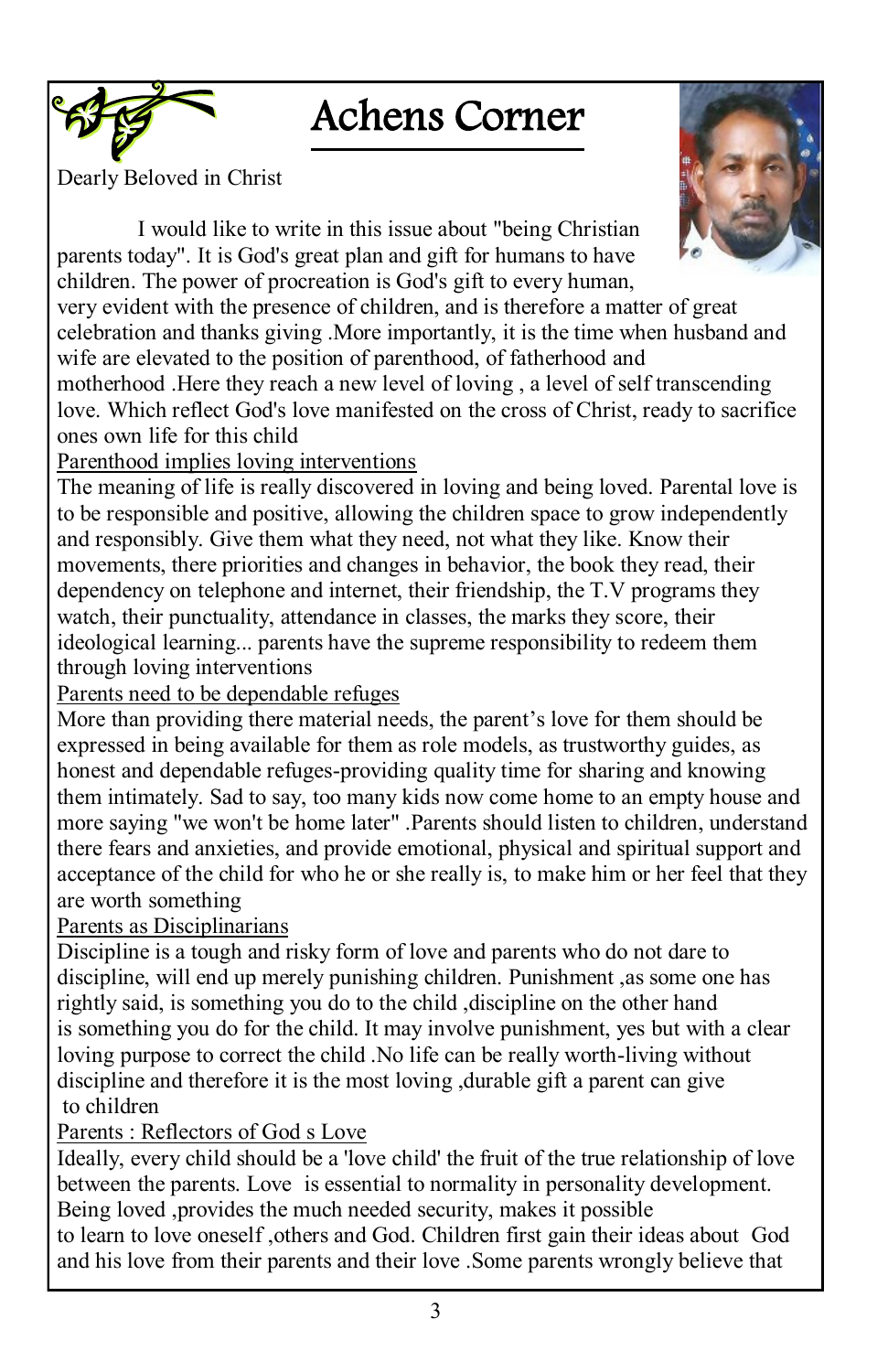love for the children should not be shown inorder to keep them from spoiled.

Conclusion

One of the most essential aspects of family life is bringing new human persons in to the world and bringing them up toward parenthood.. Children are to be brought up to become responsible members of the human community.. Their parents need to give the children the examples of Christian concern for other people, should be helping them to become persons in their own right, which requires effort, prayer, divine grace ,commitment and vision.

May God Almighty bless us abundantly

Yours in H is Service

Rev.K.K Samuel

## Youth Chaplain's Corner

### **Marks or Masks**

Marks are very pertinent in the biblical history. From the beginning of human history God placed different marks on humans and God wanted the human to carry these marks as identification. In Genesis chapter 4, we read, "then the LORD put a mark on Cain so that no one who found him would kill him". This mark protected Cain from the danger of his life. In Exodus chapter 12 the blood of the lamb became a mark on the Israelites houses, "The blood will be a sign for you on the houses where you are..." (13) This mark protected them from the last plague which killed the first born of every Egyptian house. In Revelation, the people who had the marks on their forehead resisted the powers of Satan and remained faithful for the Lord. Rev. 20.4 says "They had not worshiped the beast or its image and had not received its mark on their foreheads or their hands". In [John 20:25,](http://www.biblegateway.com/passage/?search=John+20:25&version=NIV) we read "So the other disciples told him, "We have seen the Lord!" But he said to them, "Unless I see the nail marks in his hands and put my finger where the nails were, and put my hand into his side, I will not believe." Thomas wanted to see the marks on Jesus' physical body and that made him strong in his faith.

What I am trying to explain is the importance of the marks that every Christian has to carry in their lives. In [Galatians 6:17,](http://www.biblegateway.com/passage/?search=Galatians+6:17&version=NIV) Paul says "From now on, let no one cause me trouble, for I bear on my body the marks of Jesus." That mark separated Paul from others. What differentiate a Christian from others are these marks. Bible clearly speaks about the importance of these marks that separate a Christian from others. In the current world what the Christians suffer is the lack of these marks. Now we have nothing to separate us from others. The impacts that the Christians are making these days are decreasing because of the lack of these marks. Instead of these marks we are carrying different masks that show our folly and shallowness of our faith. These masks of affluence, authorities, false witness, false love, etc are becoming a huge hindrance in our journey as a faith community. Instead of carrying the marks that God wants us to carry we are carrying the masks.

 God wants us to carry the marks of Jesus that is love, compassion, truthfulness, justice etc. All those who experience the salvation and who are in the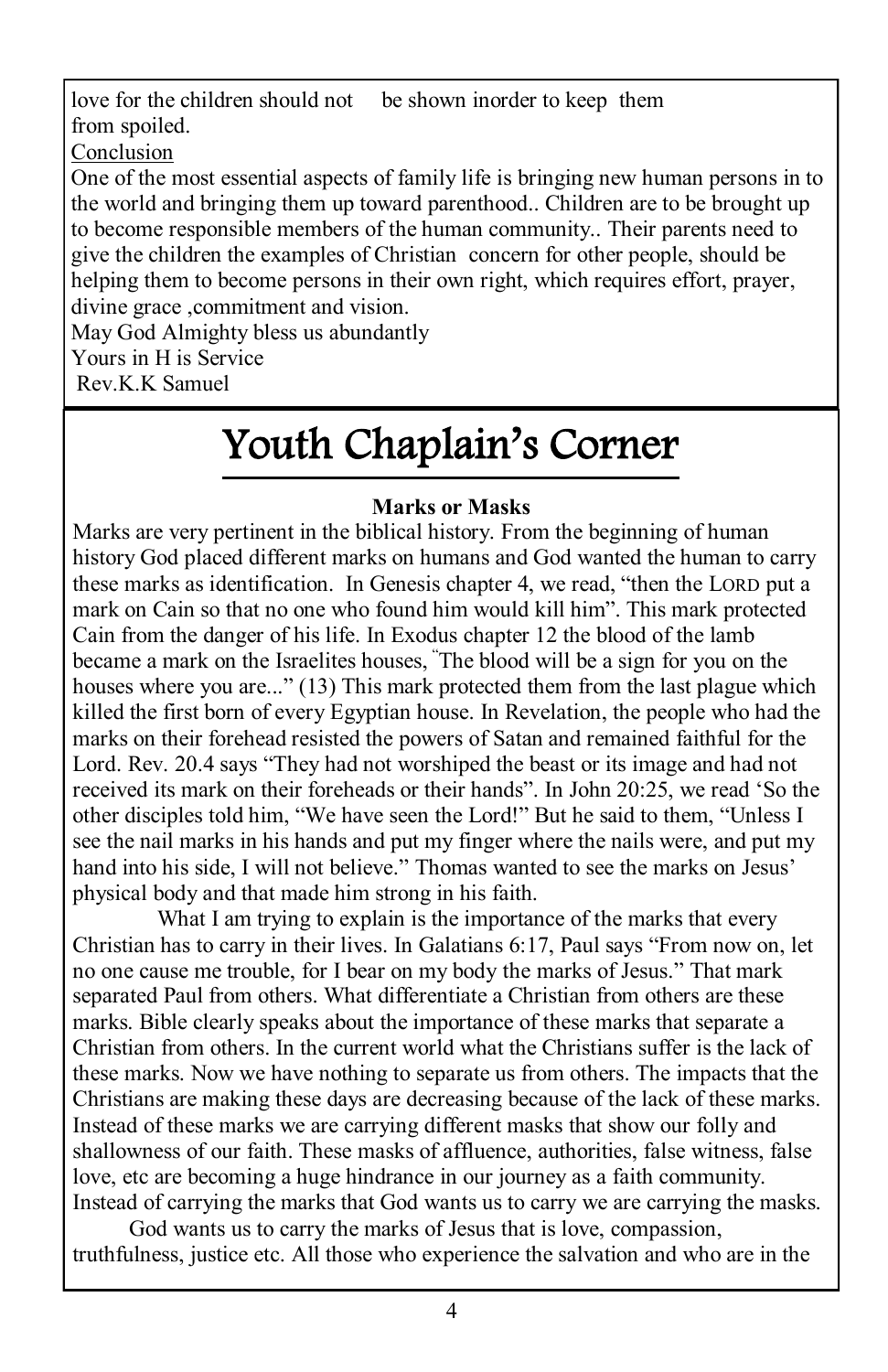kingdom of God are to carry these marks that bring people to Jesus and salvation. The best way to preach the Gospel is to carry these marks. What are the marks that we are carrying as Christians today? Are we carrying marks or masks? We are called to make difference as Christians and I believe that is possible only when we carry the marks that God wants us to carry. Let us remove our masks and carry the marks that will be the path of communicating Gospel in this generation.

#### **Yours in His Service**

**V. M. Mathew achen Youth Chaplain.** 

**ARCHIVE** 

| <b>Area Prayer Meeting</b>                                  |                                  |                                               |  |  |
|-------------------------------------------------------------|----------------------------------|-----------------------------------------------|--|--|
| <b>Event Type</b>                                           | Date & Time                      | Location                                      |  |  |
| <b>Yonkers South</b><br>(McLean Ave)                        | Sunday<br>6/1/2014<br>6:30 PM    | Mr. George A. Koshy<br>Yonkers, NY            |  |  |
| Queens<br>/Long Island                                      | Sunday<br>6/8/2014<br>6:30 PM    | Mr. Lukose K. Koshy<br>Bellerose, NY          |  |  |
| Upper Westchester<br>/CT                                    | Saturday<br>6/14/2014<br>6:30 PM | Mr. Thankachen Geevarghese<br>Portchester, NY |  |  |
| Rockland                                                    | Sunday<br>6/15/2014<br>6:30 PM   | Mr. Samuel E. Oommen<br>Spring Valley, NY     |  |  |
| <b>Yonkers East</b><br>(Central Ave)                        | Saturday<br>6/21/2014<br>6:30 PM | Mr. Joseph Eapen<br>Yonkers, NY               |  |  |
| <b>Yonkers North</b><br>(Broadway)                          | Sunday<br>6/22/2014<br>6:30 PM   | Mr. Joseph C. Jacob<br>Yonkers, NY            |  |  |
| <b>Yonkers West</b><br>(Church-Riverdale)                   | Saturday<br>6/28/2014<br>6:30 PM | Mr. Mathew Varghese<br>Yonkers, NY            |  |  |
| <b>Yonkers North</b><br>(Broadway)<br><b>Special Prayer</b> | Sunday<br>6/29/2014<br>6:30 PM   | Mr. George Yohannan<br>Yonkers, NY            |  |  |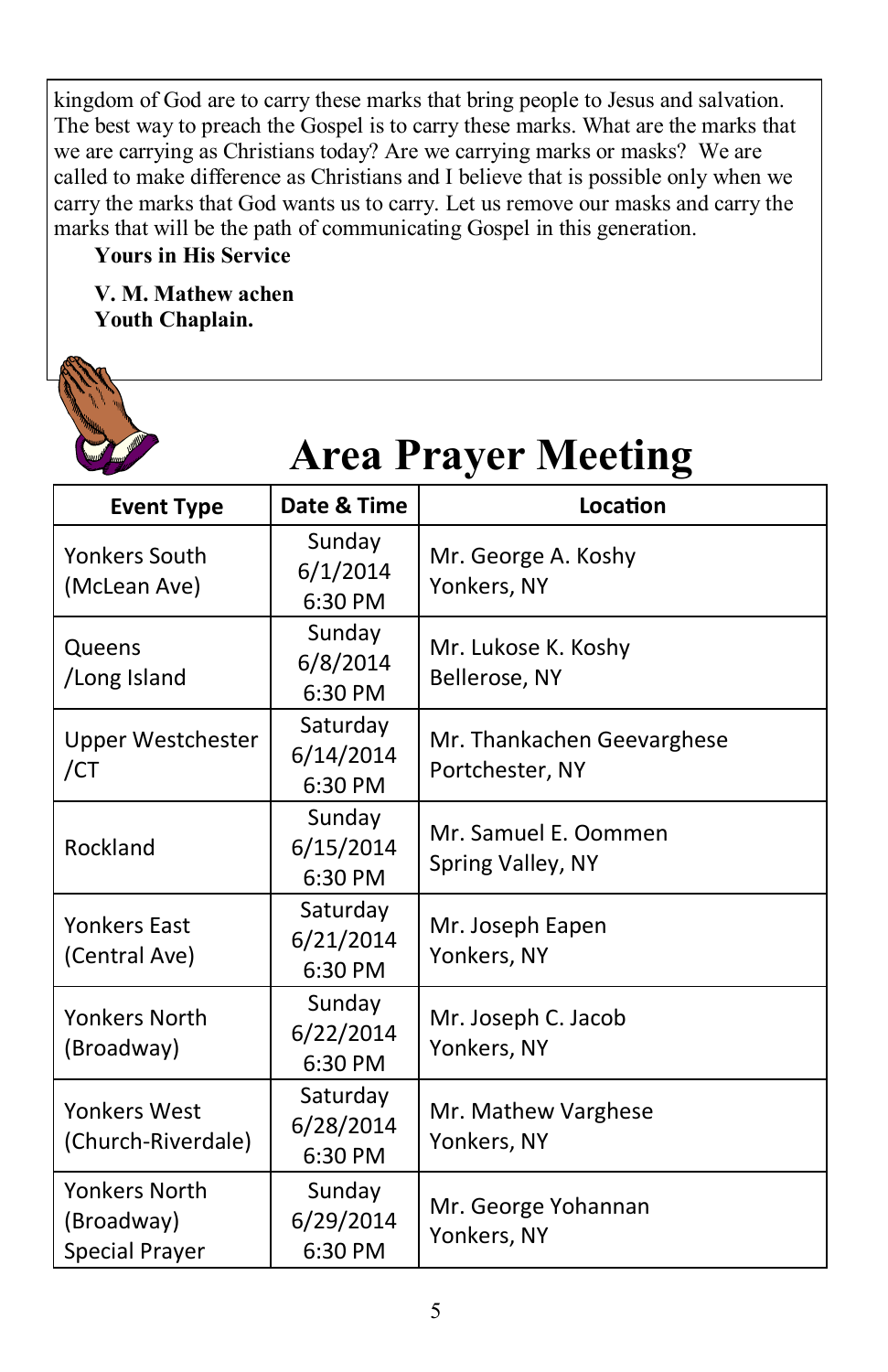### **MONTHLY FASTING PRAYER**

| <b>Event Type</b>     | Date & Time                       | Location                             |
|-----------------------|-----------------------------------|--------------------------------------|
| <b>Fasting Prayer</b> | Saturday<br>6/21/2014<br>10:00 AM | Mrs. Saramma Thomas<br>Hartsdale, NY |

### **Organizational Meetings**

| <b>Sunday School</b>      |                                  |                                                                                |  |
|---------------------------|----------------------------------|--------------------------------------------------------------------------------|--|
| Sundays                   | $9:00$ AM -<br>10:30 AM          | Church                                                                         |  |
| Bible quiz                | 6/1/2014<br>$9:30 - 10:30$       | In Church<br>All students upto 10th grade next<br>acadmic year can participate |  |
| <b>Group Song Tryout</b>  | 6/1/2014<br><b>After Service</b> | In Church<br>Students going to 5th through<br>10th can participate             |  |
| <b>Annual Competition</b> | 6/29/2014<br>1:30 pm             | In Church                                                                      |  |

| <b>Edavaka Mission</b> |                       |                          |  |
|------------------------|-----------------------|--------------------------|--|
| Wednesday              | 6/4/2014              | Mr. Abraham Koshy        |  |
| Prayer                 | 7:00 PM               | Pelham, NY               |  |
| Wednesday              | 6/11/2014             | Mr. Daniel P. K. Vaidyan |  |
| Prayer                 | 7:00 PM               | Hartsdale, NY            |  |
| Wednesday              | 6/18/2014             | Mr. Abey Cherian         |  |
| Prayer                 | 7:00 PM               | New City, NY             |  |
| Wednesday<br>Prayer    | 6/21/2014<br>10:00 AM | Parsonage Basement       |  |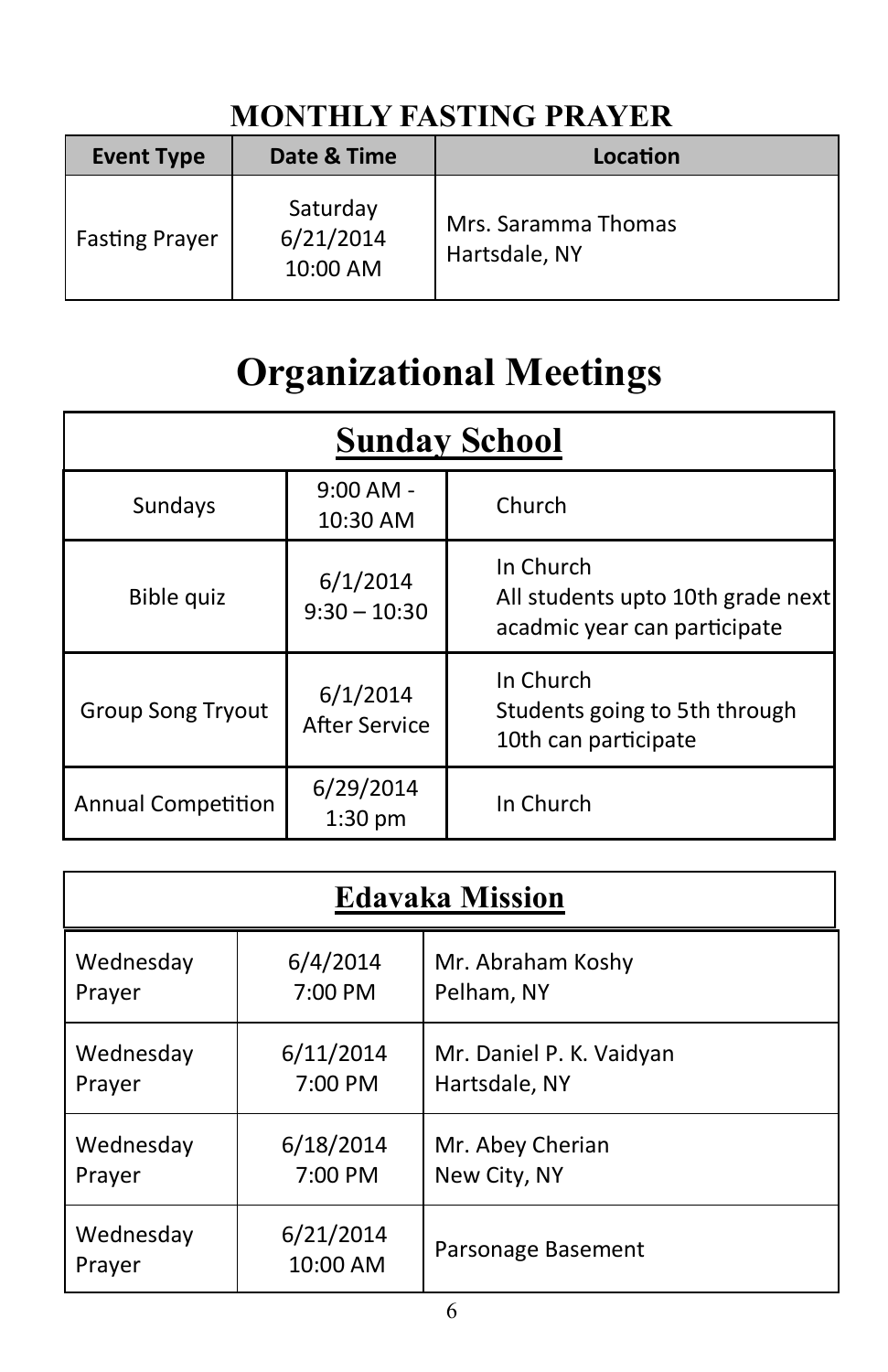| Sevika Sangham                                                                                                                           |                           |                                          |  |
|------------------------------------------------------------------------------------------------------------------------------------------|---------------------------|------------------------------------------|--|
| <b>Events</b>                                                                                                                            | Date & Time               | Location                                 |  |
| <b>Bible Study</b>                                                                                                                       | 6/1/2014<br>After service | In Church                                |  |
| Friday Prayer                                                                                                                            | 6/6/2014<br>10:00 AM      | Mrs. Mary Varghese<br>Yonkers, NY        |  |
| <b>Friday Prayer</b>                                                                                                                     | 6/13/2014<br>10:00 AM     | Mrs. Annamma Mathew<br>Portchester, NY   |  |
| <b>Friday Prayer</b>                                                                                                                     | 6/20/2014<br>10:00 AM     | Mrs. Annamma Thomas<br>Spring Valley, NY |  |
| 6/27/2014<br>Mrs. Aleyamma Thomas<br><b>Friday Prayer</b><br>10:00 AM<br>Yonkers, NY                                                     |                           |                                          |  |
| Combined meeting with senior citizens and Sevika Sangham, on<br>$\star$<br>Thursday, June 13th, 2014 or as directed by Achen, in church. |                           |                                          |  |

Regional couples meeting in Bethany M.T.C. on JUNE 21, 2014.

### **Graduation Day**

All High School, college and post graduate students graduating in 2014, should give their information to Mr. Ullas P. Thannickal via email for graduation recognition. Graduation recognition will be on **June 29th**, during service. email : **uthanickal@optonline.net** 

 $6$  These commandments that I give you today are to be on your hearts. <sup>7</sup> Impress them on your children. Talk about them when you sit at home and when you walk along the road, when you lie down and when you get up. <sup>8</sup> Tie them as symbols on your hands and bind them on your foreheads. <sup>9</sup> Write them on the door frames of your houses and on your gates. Deuteronomy 6:6-9 HAPPY FATHER'S DAY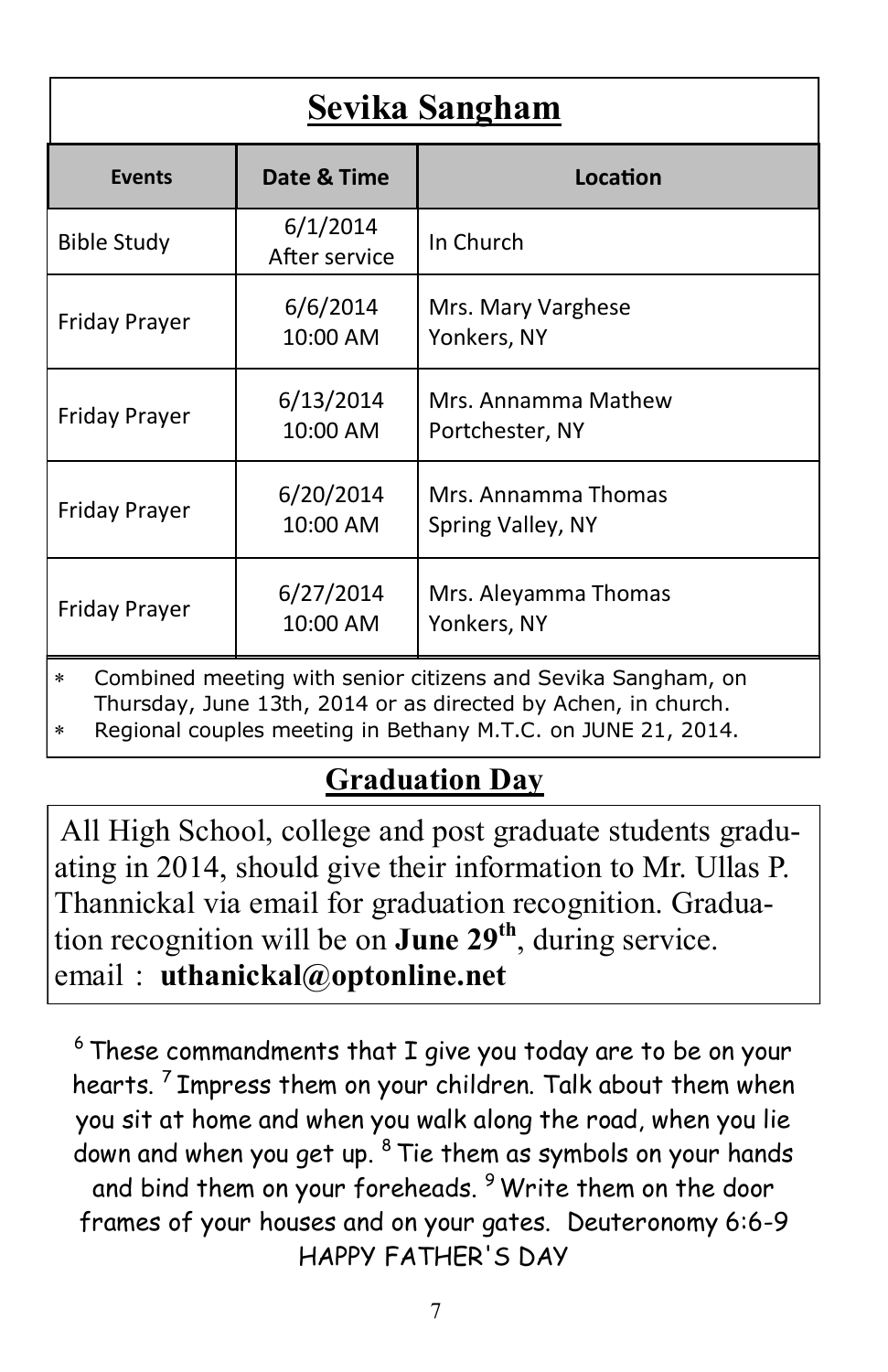### FOOD COMMITEE members for 2014

Mr. Varghese A. Thomas (Convener) Mr. George M. Varkey Mr. Daniel P. K. Vaidyan Mr. Thomas P. John Mr. John K. Abraham Mr. Biju P. Varughese

For any 2014 food needs or Donation, please contact Mr. Varghese A. Thomas.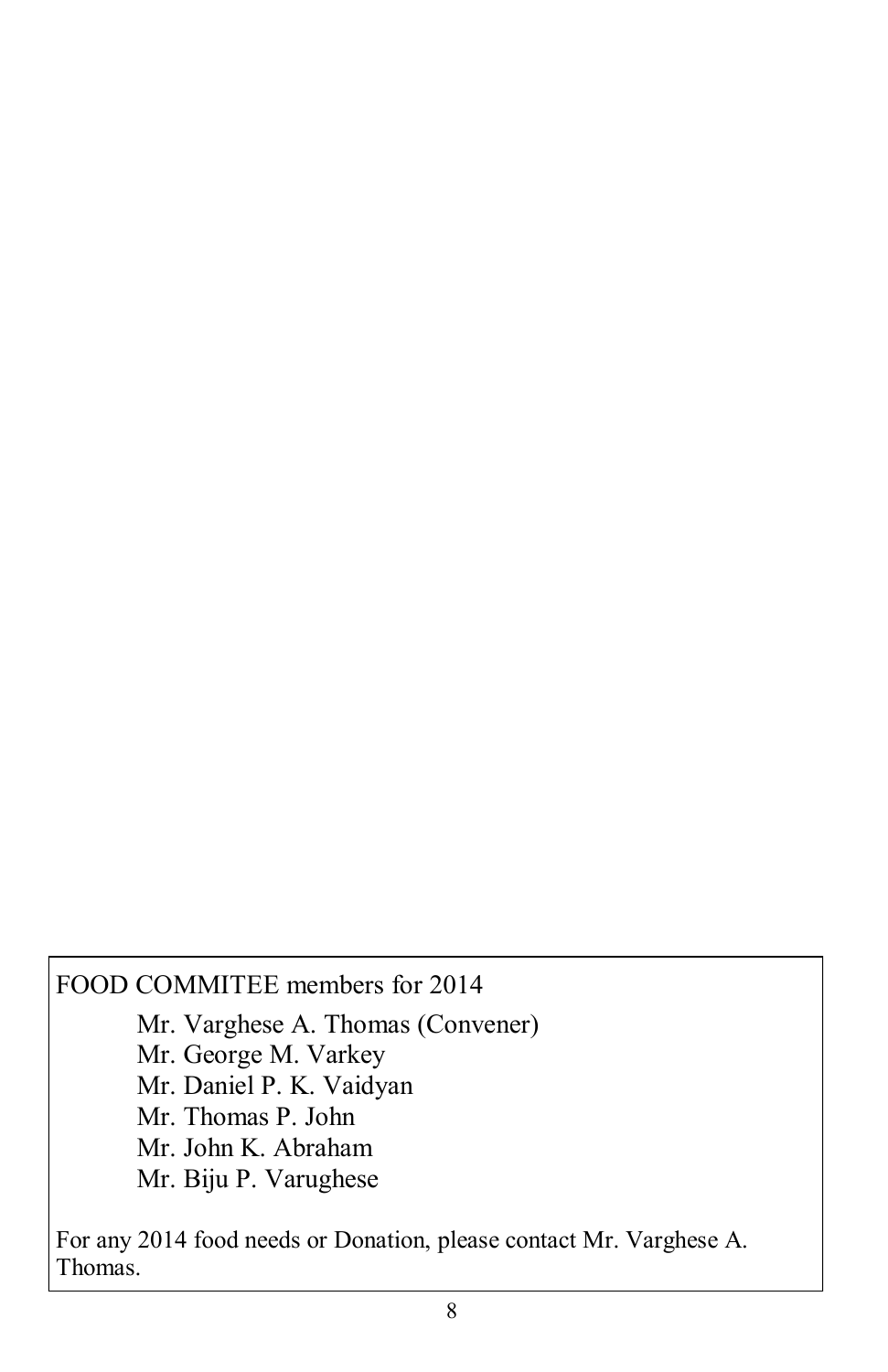### **Church Picnic**

| Date                 | : June 28th                                                                                                                                                                                                                                                                                                                              |
|----------------------|------------------------------------------------------------------------------------------------------------------------------------------------------------------------------------------------------------------------------------------------------------------------------------------------------------------------------------------|
| Time                 | : $8:00$ AM - $4:00$ PM                                                                                                                                                                                                                                                                                                                  |
| Venue                | <b>HAVERSTRAW BAY PARK</b><br>21 GAGAN ROAD,<br><b>WEST HAVESTRW, 10993</b>                                                                                                                                                                                                                                                              |
| Direction            | From Route 9W travel east on Railroad Avenue<br>(County Route 94), Railroad Avenue becomes<br>Grassy Point Road (County Route 108), turn right<br>onto Gagan Road (County Route 109). Park is ad-<br>jacent to Haverstraw Marina. There is parking for<br>approximately 200 vehicles, plus 50 vehicles with<br>trailers for boat launch. |
| **** Parking is Free | For more information, please contact Mr. Biju P. Varughese.                                                                                                                                                                                                                                                                              |
|                      | <b>North East region Sunday School<br/>Junior – Senior Conference -2014</b>                                                                                                                                                                                                                                                              |

|              | <b>THEME</b> : THE CALL $(1$ Timothy 4:12) |
|--------------|--------------------------------------------|
| <b>VENUE</b> | : Ramapo College                           |
| <b>DATE</b>  | : July 10 - 13                             |

*Let no one despise your youth, but set the believers an* 

*example in speech and conduct, in love, in faith, in purity*

Open to all Mar Thoma Sunday School students in the Northeast region who will be entering grades 5 through 12 in September 2014.

Registration Processing Fee: \$50 (non-refundable) Conference Fee: \$175

**Total Conference Fees: \$225** 

Out of \$225, our Sunday School will pay 113 dollars, and the participant will **only have to pay \$112**.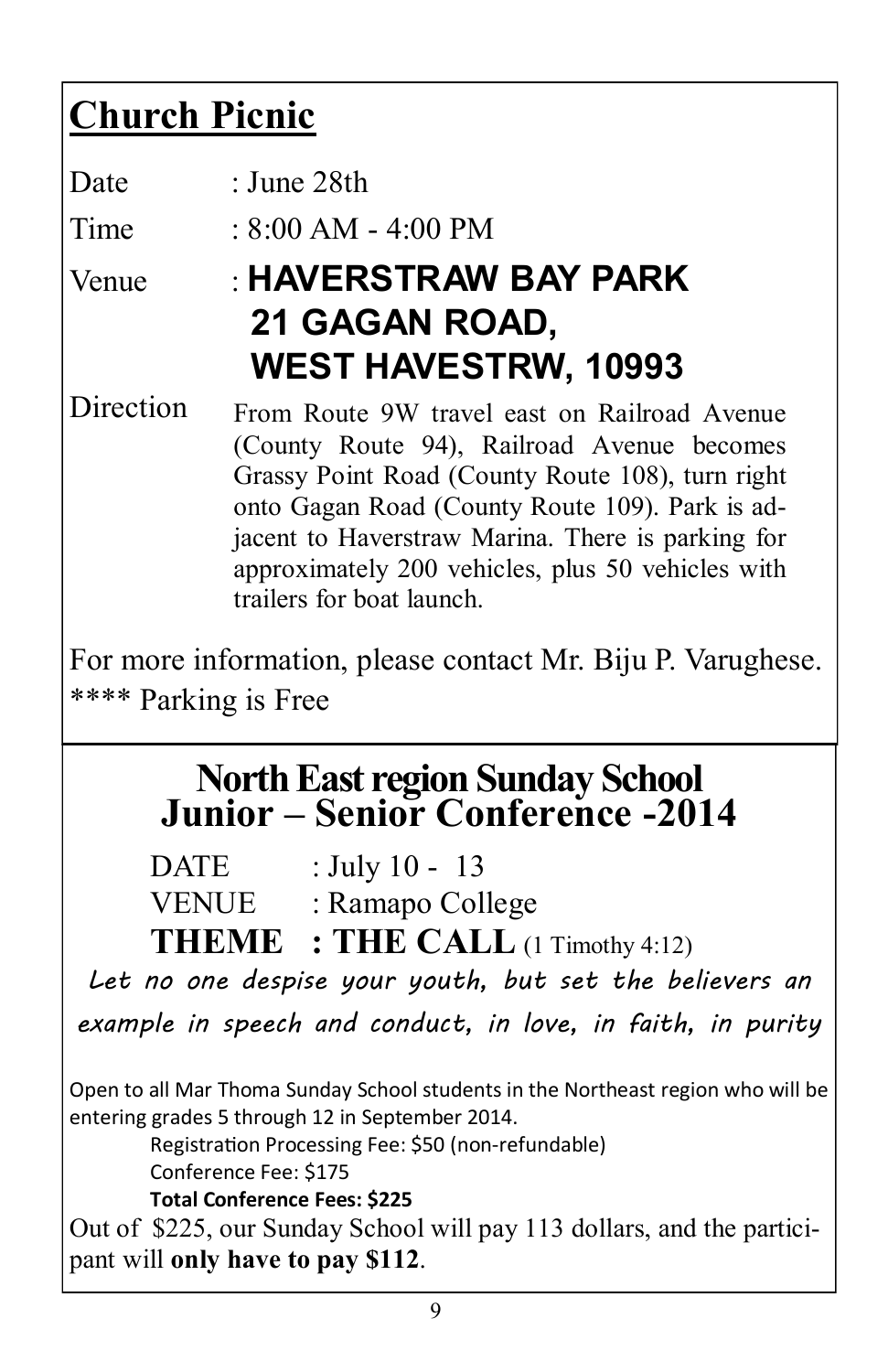### DIOCESE OF NORTH AMERICA AND EUROPE MAR THOMA VOLUNTARY EVANGELIST"S ASSOCIATION **11th NATIONAL CONFERENCE**

JULY 24-27, 2014 Hosted by Chicago Mar Thoma Edavaka Mission Theme

#### **SHARE THE WORD; SAVE THE WORLD**

"I do all this for the sake of the gospel, that I may share in its blessings" (1 Cor: 9:23)

Venue: Chicago Mar Thoma Church 240 Potter Road, Des Plaines IL 60016 Ph: (847) 321-5464

Accommodation: Comfort Inn & Suites 600 N Milwaukee Ave Prospect Heights, IL60070 Ph: (847) 419-3600

Leaders

Rt. Rev Dr. Geevarghese Mar Theodosius Episcopa Rt. Rev Dr. Abraham Mar Paulose Episcopa For Details and Application Form, please contact Mr. Varghese A. Thomas

#### DIOCESE OF NORTH AMERICA AND EUROPE SUVISHESHA SEVIKA SANGHAM **XV NATIONAL SEVIKA SANGHAM CONFERENCE**

OCTOBER 2-5, 2014 Hosted by Mar Thoma Church of Greater Washington Theme

**EMPOWERING WOMEN & ENRICHING THE FAMILY** (NAZARETH HOME)

Venue: Holiday Inn, 15101 Sweitzer Lane Laurel, MD 20707

Conference Fee Adult - \$100.00 / person Child - \$50.00 / person

LEADERS

Rt. Rev. Dr. Geevarghese Mar Theodosius Episcopa Rt. Rev Thomas Mar Timotheos Episcopa For Details and Application Form, please contact Mrs. Marykutty Thomas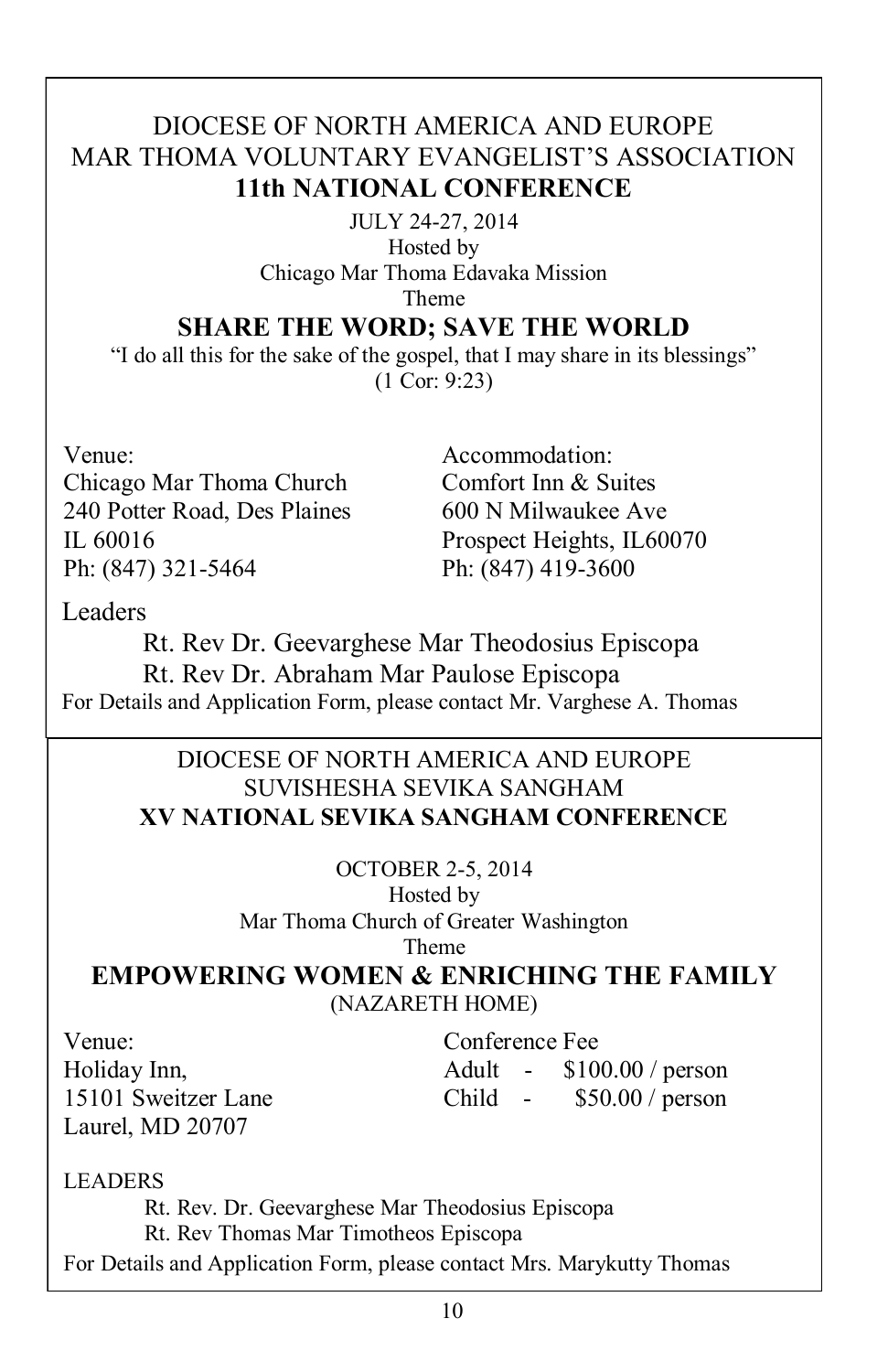### **Condolence:**

Our member, Mr. M. C. John went to be with the Lord on May  $20<sup>th</sup>$  and the funeral service was held at St Thomas Mar Thomas Church on Saturday, May 24<sup>th</sup>.

Mrs. Saramma Eapen, Mother of Mr. Mathunni Eapen and grandmother of Mr. Mayfield Eapen, went to be with the Lord at the age of 97 . Funeral service was held on Saturday, May 24<sup>th</sup> in Chennai India.

Mr. Daniel Mathew, Brother-in-law of our Vicar Rev. K. K. Samuel, went to be with the Lord on May  $19<sup>th</sup>$ , at the age of 68. Funeral services was held in Chengannur, Kerala.

Please keep the bereaving families in your prayer at this difficult time. May God bring peace and comfort to the loved ones.

*"He will wipe away every tear from their eyes, and death shall be no more, neither shall there be mourning, nor crying, nor pain anymore, for the former things have passed away."* **Revelation 21:4**